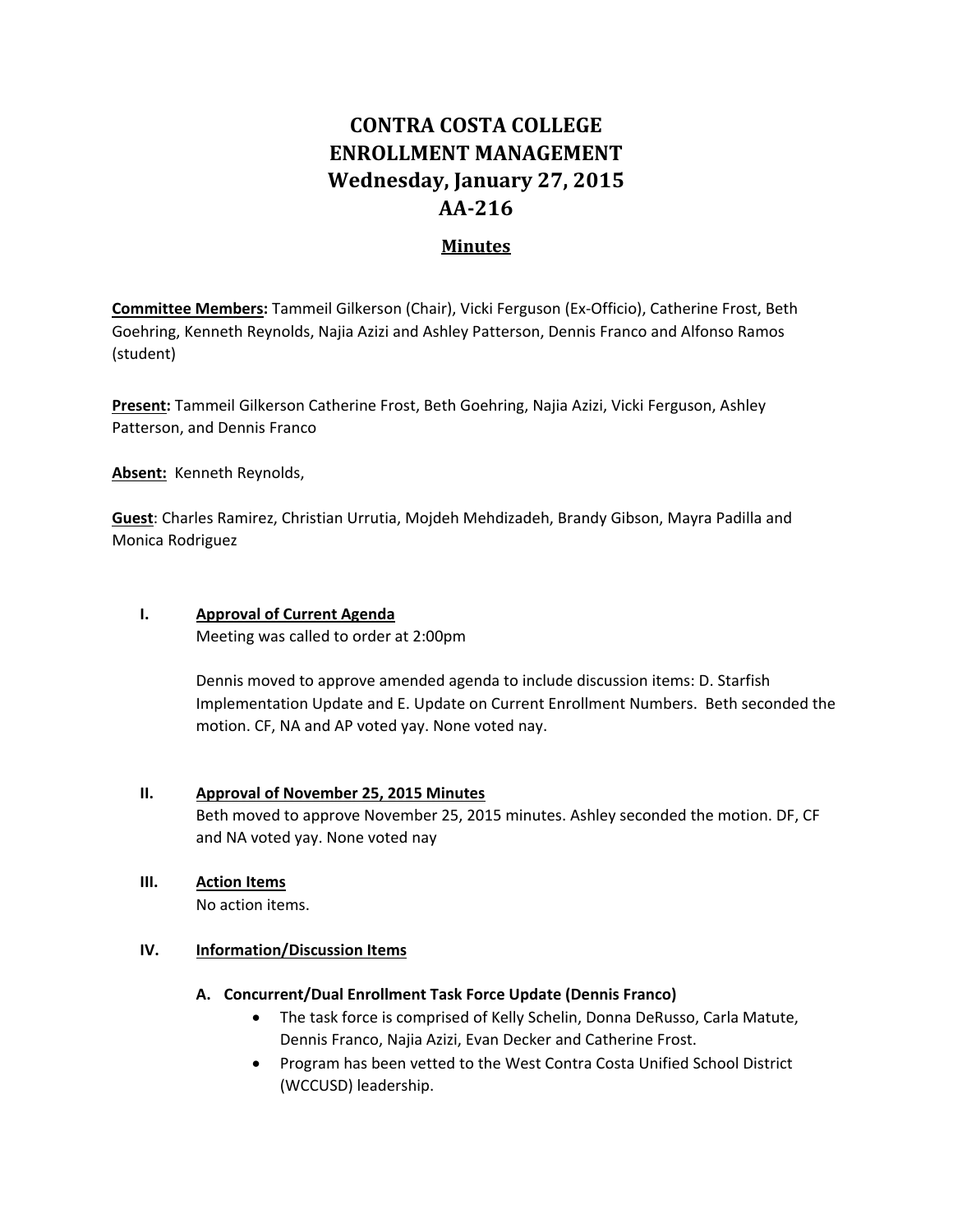- The section number has been removed from the registration form to give students flexibility when enrolling.
- There will be a website for dual/concurrent enrollment students.
- High school concurrent enrollment e-mail for students to submit their applications will be created.
- Deadlines/due dates to turn in forms have been established.
- Establish a strong web presence by creating two concurrent/dual enrollment web pages. A web page for the students that explains the procedure of enrolling and the other for high school professionals/counselors.
- Mayra Padilla will help with the Spanish translation of documents and applications

#### Next Steps:

- Talking to Gateway and Middle College.
- Obtain specific feedback from WCCUSD regarding the form(s) and instructions.
- Getting close to finishing the draft.
- Future discussion item: Assessment of program via conducting surveys.

#### B. **Basic Skills Math and English Pathways Update** (**Mayra Padilla)**

Equity money is being used to create Math and English pathways. By looking at local degrees that most students obtain, the team is mapping the options for students. When it comes to creating the pathways, Ghada, Jason, Brandy and Mayra are exploring college data, basic skills, transfer, mapping and identifying interventions.

Conversations are happening about acceleration, scaling, and multiple measures methods. The next step is to engage department chairs to help develop mapping/pathways. The availability to obtaining data from the enrollment management tools (SQL and Starfish/Hobsons) will help make better decisions on how to offer accelerated courses. As more work is done the information will be disseminated to Counseling, A&R, Financial Aid via mini summits.

**C. Website and Survey Review Update (Tammeil Gilkerson and Mojdeh Mehdizadeh)** The Noel Levitz report included recommendations to make modifications to the college website. A web designer/consultant has been hired to work along a small group of people to redesign the website. Part of the timeline to complete the website, is to conduct a survey of the existing website. The Enrollment Management committee has been asked to help develop the survey to help gather general information.